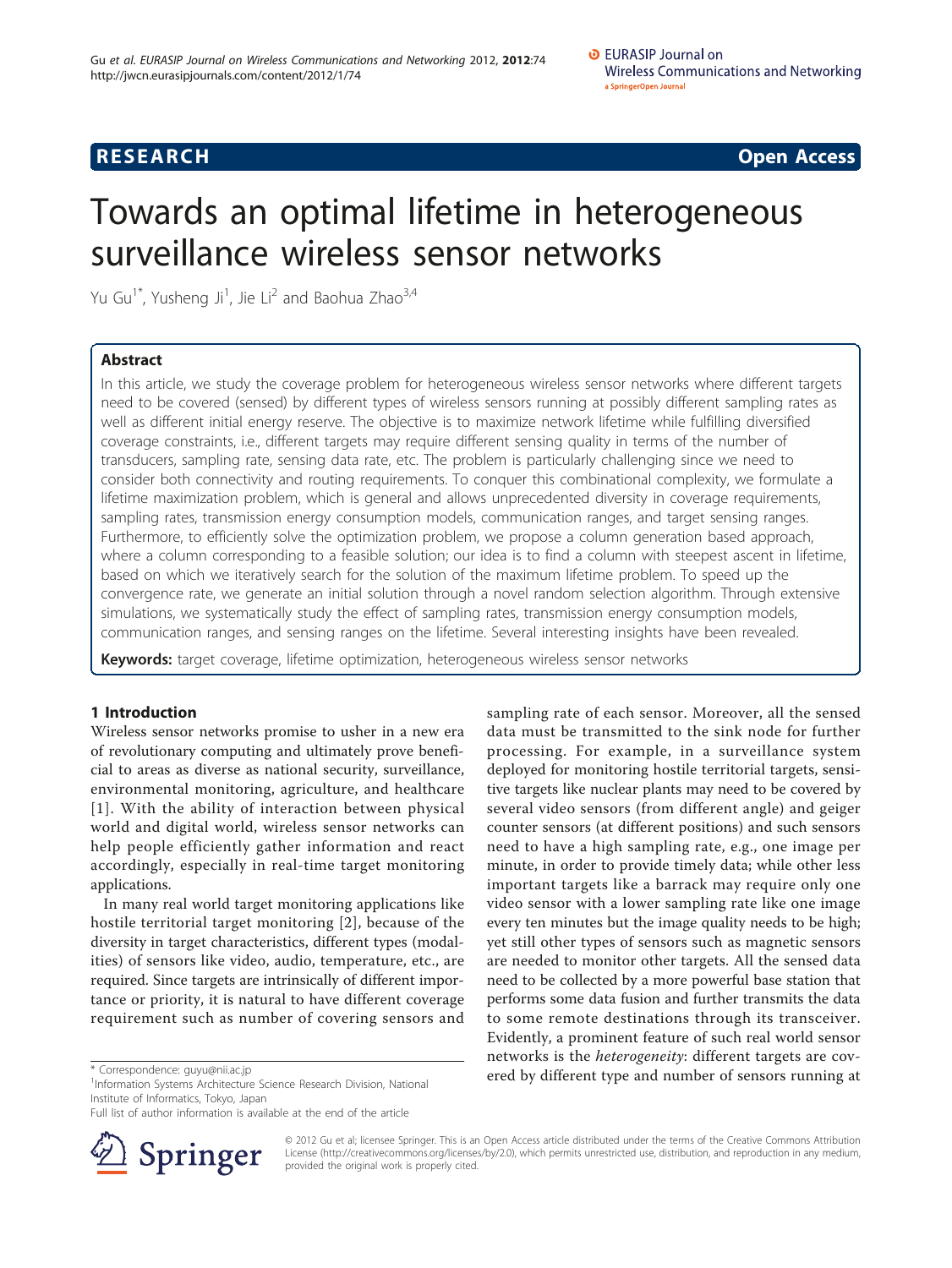possibly different sampling rates with various initial energy endowment.

From application point of view, for such heterogenous sensor networks to be functional, it is required that the sink node obtain a desired amount of information in each sampling interval for each specific target. Note that a sensor node usually consists of two functional modules: the target sensing module (i.e., transducer) and the communication module (i.e., radio) that are responsible for target coverage requirement and data gathering requirement, respectively, [[1](#page-16-0)]. Therefore, the application requirement actually implies two essential constraints to the sensor networks, that is, target coverage requirement and data gathering requirement. The target coverage requirement states that each target under monitoring must be covered by a specific number of sensors for each specific type (modality) of sensor, possibly at different data sampling rates. The data gather requirement simply mandates that all the sensed data must be effectively gathered into the sink node for further processing.

In typical applications, sensors are operated by stringently constrained battery, the replenishment of which may not often be feasible. Therefore, the *network lifetime* of a sensor network, which is defined as the time duration since the launch of the sensor network till either of the above two requirements cannot be met, should be prolonged as much as possible. In this article, we investigate methods to maximize the achievable network lifetime by jointly considering the target coverage requirement and the data gathering requirement. We formulate it as an optimization problem that captures the diversity in coverage requirement and in data sampling rate, the transmission radio power model, and variable communication range and sensing range, etc. To solve the problem, we initially obtain some feasible working patterns using either a random selection approach. Then we apply the column generation method to iteratively obtain new working patterns and improve the network lifetime progressively. We performed extensive simulations to study the respective and combined impacts of the variables that are captured by our formulation. We found that the bottleneck is usually on the sensors around the sink node due to multihop relay in a uniform random sensor node distribution, which confirms to the conclusion in article [\[3](#page-16-0)] and that by enabling (even relatively coarsely) transmission range adjustment, the network lifetime can be significantly increased. These findings provide insightful guidance for sensor deployment.

As detailed in Section 2, due to the scarcity of sensor's energy and infeasibility to replenish, there have been many other articles on maximizing the network lifetime subject to different objectives. The key differentiating points of our study are that:

- We are studying heterogeneous sensor networks with different types of sensors, diversified target coverage requirements and various sampling rates;

- We consider both target coverage and data gathering requirements simultaneously;

- We formulate the optimization problem that fulfills the rigorous requirement and also captures different transmission radio power model, and solve the problem with a novel working pattern based column generation approach; and

- We systematically evaluate the impacts of different transmission radio power models, variable communication ranges and sensing ranges, and the number of sensors on the network lifetime, and obtain insightful conclusions.

The rest of the article is organized as follows. In the following section, we briefly review some related studies. We describe our system model and problem statement in Section 3 and formally formulate the problem in Section 4. In Section 5, a column generation based approach is proposed. Numerical simulation results are reported in Section 6. Finally, Section 7 concludes the article.

#### 2 Related work

In this section, we provide more detailed review of related works that try to maximize the network lifetime with considerations of coverage requirement and/or connectivity requirement.

2.1 Coverage and connectivity in homogeneous networks In [[4](#page-16-0)], an efficient method is proposed to extend the sensor network operational time by organizing the sensors into a maximal number of disjoint set covers that are activated successively. They designed a heuristic to solve the maximum disjoint set cover problem. The authors further relaxed the stringent constraint of disjoint set by allowing sensors to participate in multiple sets, and designed two heuristics (one based on linear programming and one greedy) to efficiently solve the maximum set cover problem [[5](#page-16-0)].

Assuming adjustable sensing ranges, the authors tries to maximize the network lifetime under coverage and connectivity constraints via an iterative method, in which two essential steps are involved [\[6](#page-16-0)]. In the first step, a virtual backbone is formed to ensure the connectivity and then the sensing range of sensors are adjusted to ensure a full coverage. The residue energy of each sensor is then updated in the second step and the whole procedure is repeated. Slightly different, in [\[7](#page-16-0)], the authors proposed a greedy iterative three-step method to address the energyefficient connected coverage problem, where, unlike [\[6](#page-16-0)], the coverage requirement is fulfilled in the first step.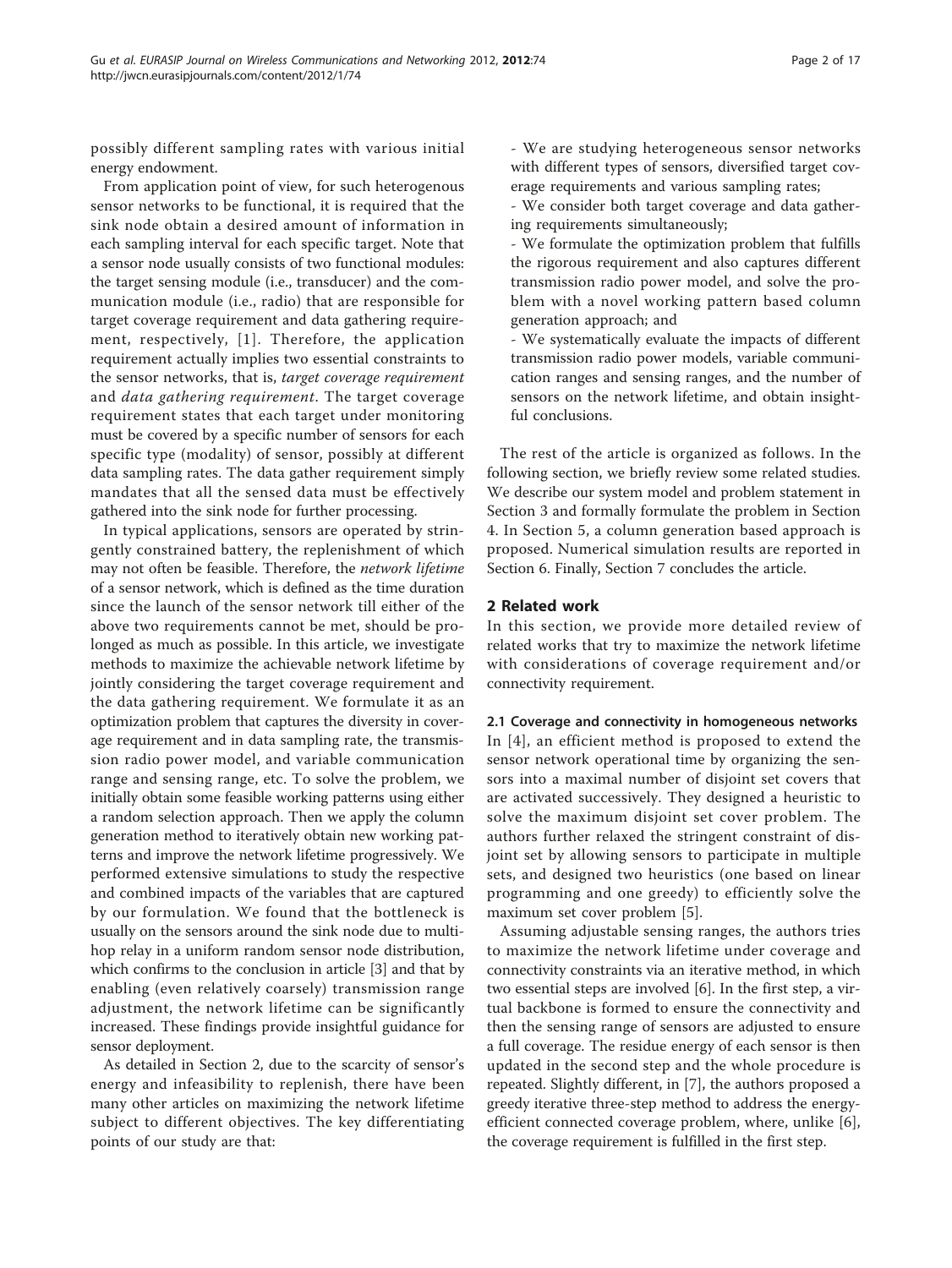A similar coverage scenario is proposed in [[8](#page-16-0)]. The objective is to maximize the network lifetime for  $k$  to 1 sensor-target surveillance networks. This study has been further extended in [[9\]](#page-16-0) to accommodate the same  $k$  to 1 sensor-target problem with an extra routing requirement. They made an assumption: a sensor can watch only one target at a time. Note that this assumption significantly reduces the complexity in solving such kind of target coverage problem. This assumption however may not be suitable for some applications like the multiple targets tracking system [[10\]](#page-16-0) or SensorWeb project [[11](#page-16-0)], where heavy load should be distributed with limited number of sensor nodes and a sensor node needs to be in charge of different targets simultaneously. Recently, there is a trend to use the evolutionary scheme to address this coverage issue. For example, a genetic algorithm has been proposed to find the largest number of disjoint sets of sensors with every set being able to completely cover the target area [[12\]](#page-16-0). For the similar problem, in [\[13](#page-16-0)], a memetic algorithm has been developed.

Note that the studies mentioned above do not consider the actual energy consumption for data transmission and relay. In [\[14\]](#page-16-0), the authors exploited sensor spatial redundancy to improve the network lifetime where both the sensing and data transmission energy cost are considered. Our study can be considered as an generalization of [\[14](#page-16-0)] in that we allow the sensor networks to be heterogeneous, i.e., different targets need to be covered by different type and number of sensors running at possibly different sampling rates with various initial energy endowment and we also allow different transmission radio power models.

There are also several articles addressing the coverage breach (coverage breach occurs when a subset of sensors fails to cover all targets) problem, which is defined as how to minimize coverage breach while making efficient use of both energy and bandwidth. The problem is somehow similar to our problem since both of them consider the case when some targets lose coverage. But in our problem, every target has a coverage requirement, which is absent in the coverage breach problem. Also note that this coverage breach problem belongs to class NP-complete and only a set of heuristic algorithms have been proposed to address it [[15](#page-16-0)-[17\]](#page-16-0).

Clearly, previous literatures either focus on heuristic algorithms, which remain difficult to characterize and have no performance guarantee [[4](#page-16-0)-[7,18](#page-16-0)], or employ a strict constraint to reduce complexity [[8](#page-16-0),[9\]](#page-16-0), which cannot be extended to accommodate the general case. Therefore no theoretical result has been reported yet.

In our recent study [\[19\]](#page-16-0), we proposed a column generation based approach to optimally solve the target coverage problem. However, we consider only the homogenous scenario, where sensor nodes are all equipped with an identical sensor equipment, e.g., ultrasound [[20](#page-16-0),[21\]](#page-16-0). In practical surveillance systems, there are often different types of sensor equipments working together to obtain detailed digital descriptions of physical objects [[11\]](#page-16-0). For example, sensors equipped with video chips can obtain the motions of crossroads while we still need sensors with sound chips to help gather sound information to enrich details of some particular monitored targets, i.e., vehicles.

#### 2.2 Coverage in heterogeneous networks

In [[22\]](#page-16-0), Lee et al. analyzed how heterogenous sensor deployments affect network lifetime and sensing coverage and their impact on the coverage aging process of a sensor network. They mathematically derived expressions for the heterogeneous mixture of devices that optimize the network lifetime with sensing coverage constraint in a single-hop direct communication model, and extended the investigation to multi-hop case through simulations.

Mhatre et al. evaluated a hierarchical network with two types of nodes: normal sensors deployed with intensity  $\lambda_0$ , and more powerful nodes (higher energy and communication capacity) deployed with intensity  $\lambda_1$ . They proved that lifetime is maximized when  $\lambda_1$  scales with the square root of  $\lambda_0$  [[23](#page-16-0)]. This result is compatible with other analytical studies of hierarchical ad hoc network capacity [[24](#page-16-0)].

Our study differs from them in that we consider the coverage and data gathering requirements simultaneously. Also, instead of theoretical proof, we focus on the more practical scheduling solution.

We assume that targets are stationary, there are also some recent studies on how to cache multimedia objects in dynamic environments [[25](#page-16-0),[26](#page-16-0)].

### 3 Problem statement

We consider *N* sensors of *n* different types:  $S = \bigcup_{i=1}^{n} S_i$  ( $S_i$ denotes the set of type *i* sensors and  $|S| = N$ ) deployed for monitoring *m* targets:  $R = \{r_1, r_2, ..., r_m\}$ . In this study, the sink node  $s_0$  performs centralized scheduling and coordination among sensor nodes and is therefore assumed to have the coordinates of all sensor nodes and targets, and the sensing and transmission range of each type sensor. Assuming the disk model, we define the network connectivity graph (NCG) and target coverage graph (TCG) as follows:

Definition 1. Network connectivity graph. A network connectivity graph is a directed graph NCG =  $\{V, E\}$ with  $V = S \cup \{s_0\}$  and  $E = \{l_{u,v}\}\$ , where there exists an edge  $l_{u,v}$  between two vertices (sensor nodes)  $s_u$  and  $s_v$  if node  $s_v$  is within the transmission range TR<sub>i</sub> of node  $s_u$  $\in S_i$ . Note we do not assume symmetry among nodes, i.e., the existence of  $l_{u,v}$  does not imply  $l_{v,u}$ .

Definition 2. Target coverage graph. A targets coverage graph is a bipartite graph TCG =  $\{S, E', R\}$  where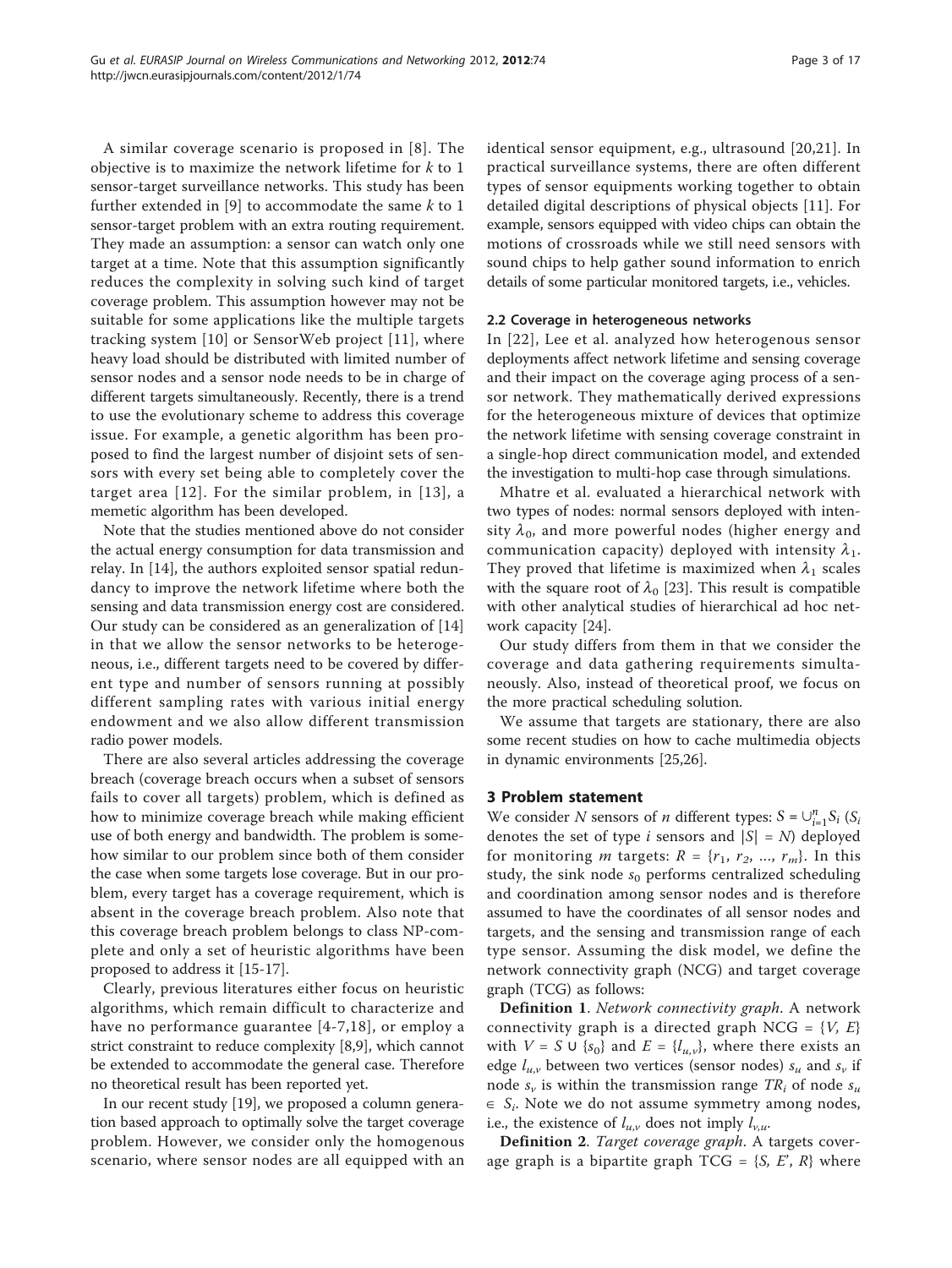there exists a link  $L_{u,k} \in E'$  if target  $r_k$  is in the sensing range of node  $s_{\mu}$ , for any  $s_{\mu} \in S$  and  $r_k \in R$ . Note that for nodes  $s_u \in S_i$  with a sensing range  $SR_i$ , any target within this range can be covered by  $s_u$ . In this article, each sensor is assumed to cover at most one target at a time for simplicity.

Clearly, the NCG and TCG are defined with regard to the target sensing module and the communication module of a sensor node, respectively. By defining these two graphs, we have assumed that the target sensing module and the communication modules of a sensor node can work independently. Hence, a sensor node can serve as a relay node by only turning on its radio and leaving its transducer off. This is typically the case in practice for sensor nodes such as Motes.

Target coverage requirement is application specific. In this article, we consider the most general case by allowing different targets to be covered by different type and number of sensors running at different sampling rates. To reflect such diversified coverage requirement, we associate with each target  $r_k$  a coverage requirement vector  $Q_k = (q_{1,k}, ..., q_{n,k})$  and a data sampling rate vector  $\theta_k = (\theta_{1,k}, \theta_{n,k})$  that are determined by the application. Formally, we define it as target *Q*-coverage requirement as follows:

Definition 3. Targets *Q*-coverage requirement. At any given moment, target  $r_k$  needs to be covered by at least  $q_{i,k}$  sensors of type i, and the data generating rate for each (type *i*) sensor is  $\theta_{i,k}$  for  $i = 1,..., n$  and  $k = 1,..., m$ .

Definition 4. Data gathering requirement. The sink node must receive all the sensed data. That is, there exists at least one path, for any active sensor, through which the sensed data can be sent to the sink node, possibly through multi-hop relay.

Note that, the data gathering requirement is more stringent as compared with network connectivity requirement in the sense that the energy consumed for data transmission needs to be considered when performing scheduling. Also, to simplify formulation and analysis, as with in many other studies, we also assume that bandwidth between sensor nodes is large enough for conveying the sensed data and MAC protocol permits one node to relay messages without causing severe contentions or significantly increased delay.

Definition 5. Network lifetime. The network lifetime is defined as the elapsed time since the launch of the sensor networks till the instant that the sink node fails to receive  $q_{i,k}$  type i source sensors for any target  $r_k$ .

With definitions above, the problem under our concern can be formally stated as:

Problem statement. Joint targets *Q*-coverage and data gathering problem. Given a network connectivity graph NCG =  $\{V, E\}$  and a targets coverage graph TCG =  $\{S, E\}$  $E'$ ,  $R$ }, maximize the network lifetime.

Note that the joint target *Q*-coverage and data gathering problem is NP-complete because a special case of it corresponds to the problem that is studied and identified as NP-complete in [[5](#page-16-0)].

#### 4 Mathematical formulations

Our objective is to achieve optimal network lifetime while fulfilling the target *Q*-coverage and data gathering requirements subject to the energy constraint for every node in heterogeneous wireless sensor networks. If we identify a number of sensor nodes such that they meet the target *Q*-coverage constraint and can transmit all sensed data to the sink node, possibly by using intermediate relaying nodes, then we call such set of active sensors as a working pattern. All sensors outside the work pattern can enter into sleeping model for maximal energy saving. However, if only one working pattern is used, network lifetime equals to the time duration until the first node dies. However, due to spatial redundancy of sensors, lifetime can be prolonged by switching among different working patterns subject to energy constraints. Note that we assume that through some synchronization technologies implemented in the link layer a sensor can change states smoothly and punctually according to its individual schedule, which implies smooth transition among working patterns.

#### 4.1 Working pattern

Formally, a working pattern *p* (written as  $p = \{e_u^p, s_u \in S\}$ ) can be represented by a vector with length  $N$ , and each element corresponds to the energy consumption rate of a node  $s_u$ . A zero energy consumption rate implies the node is not active in the pattern  $p$ .

To mathematically describe a working pattern  $p$ , active source nodes and traffic burden on edges should be taken into account. Let  $x_{u,k}^p$  and  $y_{u,i}$  be the indicator variables that indicate if source node  $s_u$  is active or not in pattern  $p$  and belongs to type  $i$ , respectively. That is,

$$
x_{u,k}^p = \begin{cases} 1, s_u \text{ is covering target } r_k \\ 0, \text{ otherwise} \end{cases}
$$
 (1)

$$
\gamma_{u,i} = \begin{cases} 1, s_u \in S_i \\ 0, \text{otherwise} \end{cases}
$$
 (2)

Then target *Q*-coverage requirement can be specified by:

$$
\sum_{s_u \in S_{i,k}} x_{u,k}^p \ge q_{i,k} \quad (\forall i = 1, ..., n, \quad k = 1, ..., m)
$$
 (3)

Recall that a sensor can cover at most one target at any given time and only sensors capable of covering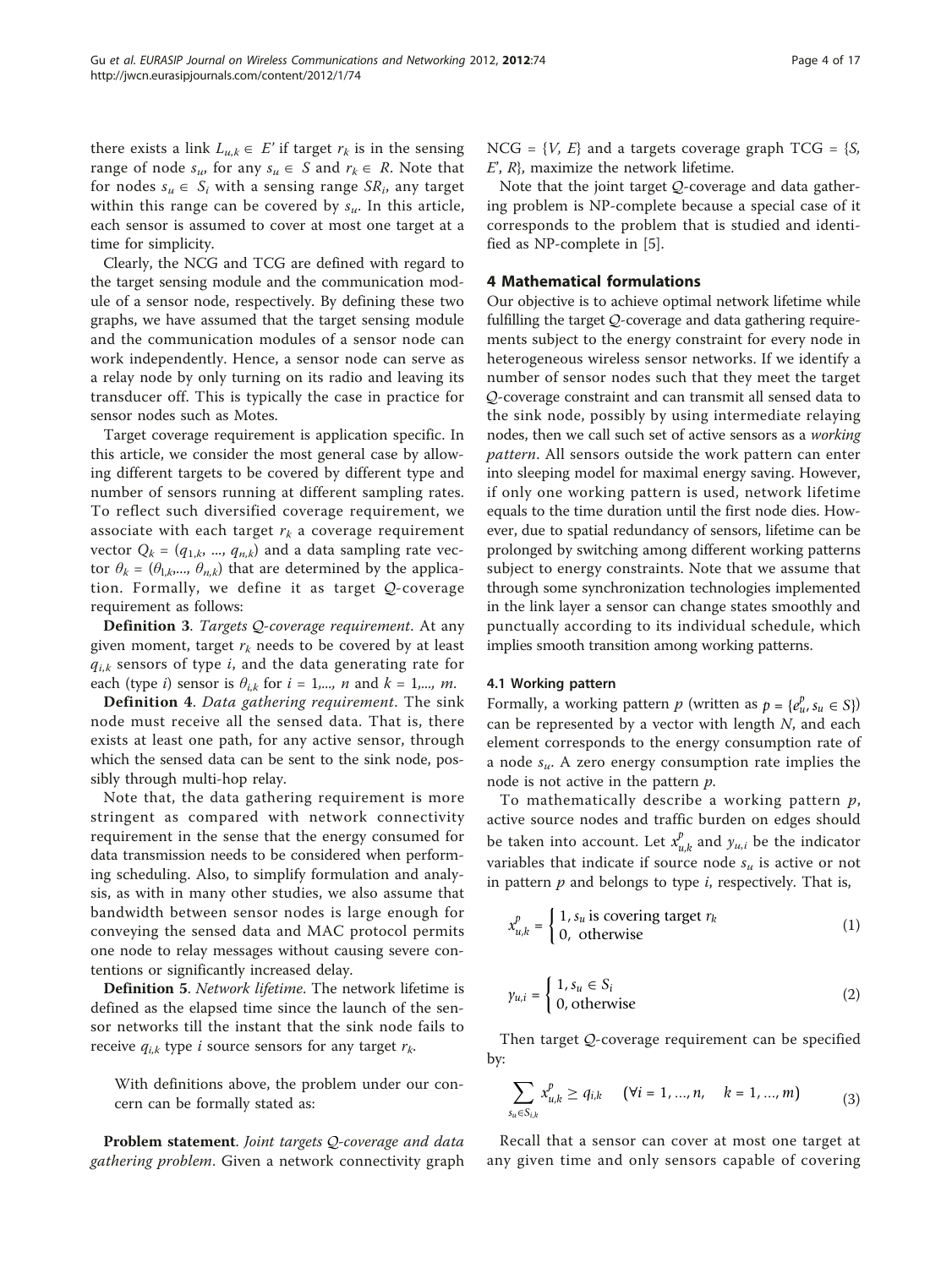target  $r_k$  can be assigned the coverage job, therefore, constraints on source nodes can be represented by:

$$
\sum_{r_k \in R_u} x_{u,k}^p \le 1 \tag{4}
$$

$$
\sum_{r_k \in S \backslash R_u} x_{u,k}^p = 0 \tag{5}
$$

where  $R_u = \{r_k \mid r_k \text{ can be covered by } s_u; \forall s_u \in S, r_k \in R\}.$ Let  $w_{u,v}^p$  reflects traffic burden on edge  $l_{u,v} \in E$  in pattern  $p$ . For a node  $s_u$ , outgoing traffic equals to incoming traffic (i.e., traffic to be relayed) plus data flow generated by itself if it is a source node. Thus, we have

$$
\sum_{l_{u,v}\in E} u_{u,v}^p = \sum_{l_{v,u}\in E} w_{v,u}^p + \sum_{k=1}^m \sum_{i=1}^n x_{u,k}^p \cdot \gamma_{u,i} \cdot \theta_{i,k} \tag{6}
$$

Because all data generated in current pattern must be gathered at the sink node. Therefore, for sink node  $s_0$ , we have:

$$
\sum_{l_{u,0}\in E} w_{u,0}^p = \sum_{s_u \in S} \sum_{k=1}^m \sum_{i=1}^n x_{u,k}^p \cdot \gamma_{u,i} \cdot \theta_{i,k}
$$
 (7)

Since the sink node does not transmit any data to any node, we also have:

$$
\sum_{l_{0,u}\in E} w_{0,u}^p = 0
$$
 (8)

In a pattern  $p$ , energy consumption rate  $(e^p_u)$  for node  $s_u$  consisting of three possible parts: target sensing, transmitting and receiving. Denote  $e_i^s$  as power consumption rate for sensing, and  $e_i^t$ ,  $e_i^r$  as power consumption rates per unit data for transmitting and receiving, for type *i* source node  $s_u$ , respectively. Then the  $e_u^p$  can be calculated as:

$$
e_u^p = e_{uS}^p + e_{uT}^p + e_{uR}^p \tag{9}
$$

where  $e_{uS}^p$ ,  $e_{uT}^p$ , and  $e_{uR}^p$  are the total energy consumption rates for node  $s<sub>u</sub>$  for sensing, transmitting and receiving during its participation in the pattern  $p$ . That is,

$$
e_{uS}^{p} = \sum_{i=1}^{n} \sum_{k=1}^{m} x_{u,k}^{p} \cdot \gamma_{u,i} \cdot e_{i}^{s}
$$

$$
e_{uT}^{p} = \sum_{i=1}^{n} \sum_{l_{u,v} \in E} w_{u,v}^{p} \cdot \gamma_{u,i} \cdot e_{i}^{t}
$$

$$
e_{uR}^{p} = \sum_{i=1}^{n} \sum_{l_{v,u} \in E} w_{v,u}^{p} \cdot \gamma_{u,i} \cdot e_{i}^{r}
$$

Note that energy consumption rate for target sensing and transmission can be adjustable for certain type of sensor nodes [[1,6](#page-16-0)]. In this study, we are more concentrated on the impact of transmission energy consumption rate (i.e., communication radio power) on the network lifetime. More specifically, we study three transmission energy consumption models, namely flat model, continuous model, and discrete model, as functions of transmission ranges:

$$
e_i^t = \begin{cases} const & \text{(flat model)}\\ f(d_{u,v}) & \text{(continuous model)}\\ q(f(d_{u,v})) & \text{(discrete model)} \end{cases}
$$

where  $d_{u,v}$  denotes the distance between nodes  $s_u$  and  $s_{\nu}$ ,  $f(\cdot)$  is a continuous function such as a quadratic function, and  $q(.)$  is a (nonlinear) quantization function. The flat model means that the transmission power is fixed; the discrete model means that the transmission power can be adjusted among a few predefined transmission levels. As an example, Crossbow's MICAz allows eight communication radio power levels from 0dBm to -25dBm [[1\]](#page-16-0). The continuous model means the sensor can adjust and use just enough transmission power to send data to other nodes. Clearly, it is impractical but can serve as the upper bound of the discrete model.

#### 4.2 Problem formulation

Network lifetime can be divided into different time durations dominated by relevant working patterns. Therefore, the joint targets *Q*-coverage and data gathering problem can be converted to a time-slice assignment problem that maximize the sum of time durations subject to energy constraints across all sensor nodes. That is,

$$
\text{Max}\left(\sum_{p \in P} t_p\right) \tag{10}
$$

subject to

$$
\sum_{p \in P} e_u^p \cdot t_p \le E_u \quad \forall s_u \in S \tag{11}
$$

and

$$
t_p \ge 0 \tag{12}
$$

where  $t_p$  denotes the time duration assigned to a pattern  $p$ , and  $P$  is the set containing all patterns. Equation (10) is referred to as original optimization problem hereafter.

Given a priori network connectivity graph and targets coverage graph, the original optimization problem is actually a standard linear programming (LP) problem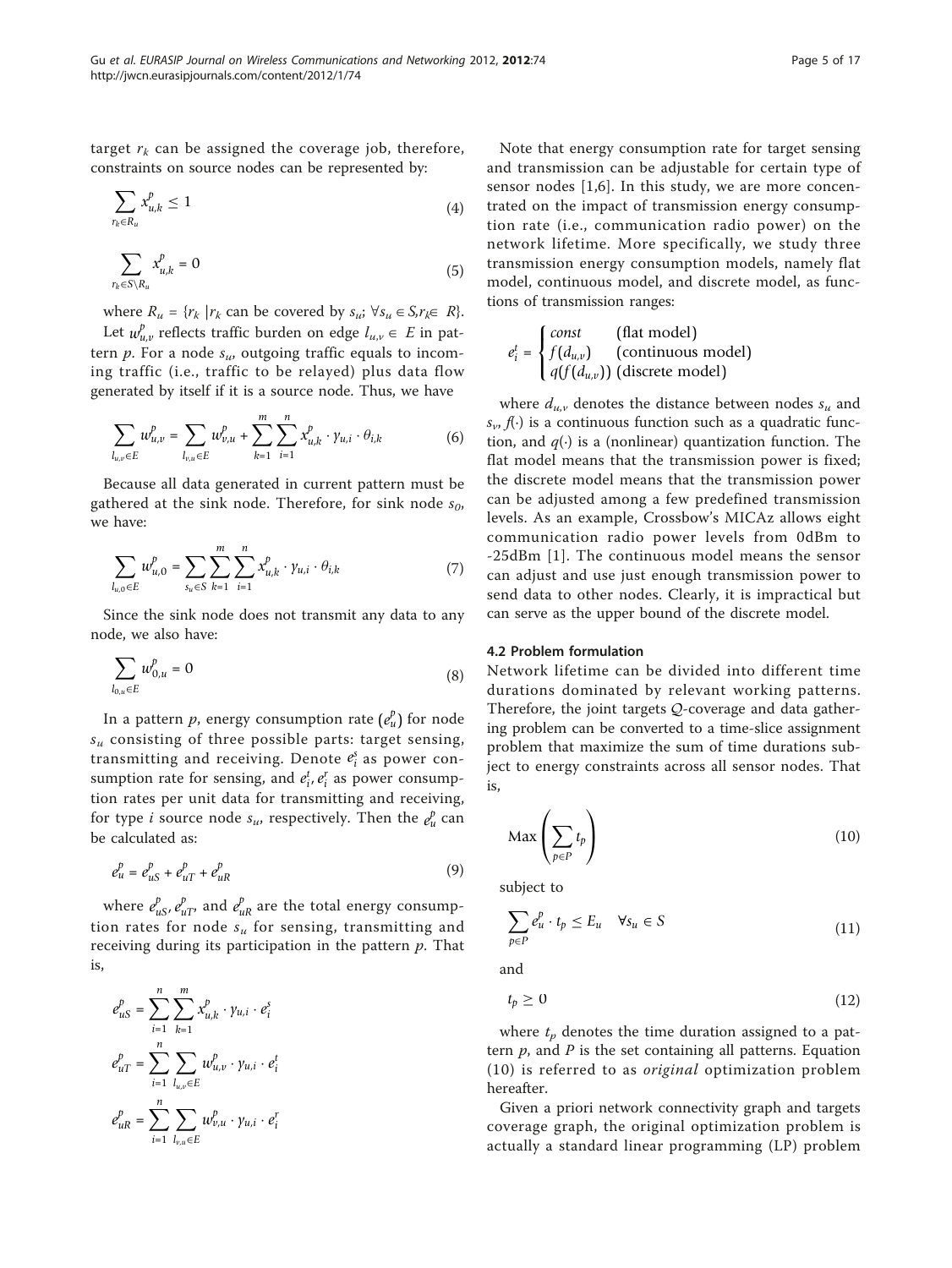and can be solved in  $O(|P|^3)$  using Ye's algorithm [[27](#page-16-0)]. However, due to combinatorial nature, the overall pattern set will be extremely large even for a moderate network size. Therefore it is impossible to enumerate all patterns within a reasonable time. To handle such complexity, we adopt a column generation based approach to reformulate and solve the original optimization problem, as detailed in following section.

# 5 Column generation

Column generation (CG) is a general purpose framework which has been often proposed either as a computationally efficient alternative to standard integer optimization methods or as a modeling tool when a direct approach is infeasible [\[28\]](#page-16-0). In our case, columns correspond to patterns, and the column generation based approach helps to reduce the complexity in constructing the whole set of patterns, by effectively selecting columns that make improvements to the optimization. First, it decomposes the original problem into a master problem and a corresponding sub problem. The master problem starts with columns named initial basic feasible solutions (BFS) and decides the length of time interval a pattern is used, subject to energy constraint for each node. Using the optimal dual variables of energy constraints, the sub problem is brought up to check whether current solution is optimal, if not, solving the sub problem will generate a new pattern that will further improve current solution. Then, this pattern (column) is added to current BFS and the master problem is recalculated based on the enlarged BFS. Hence, the procedure iterates between the master and sub problem and does not stop until the master problem contains all patterns that contributes to the optimal solution of the original problem.

#### 5.1 The initial basic feasible solutions

else

The CG based approach works in the feasible domain and requires some initial basic feasible solutions to start with. The effect of this approach can be enhanced by the quality of the initial BFS. Therefore, to achieve a fast converge speed, it is important to develop methods to obtain a good initial BFS. In this article, we propose a randomized algorithm to generate initial BFS.

Algorithm 1: Random selection algorithm. Input: NCG, TCG, TH and Coverage Constraints Output: Initial Patterns

begin  $j = 0$ ; BFS =  $\varphi$ ; while  $j < TH$  do for  $k = 1; k < n$ ;  $k + 1$  do if there are more than  $q_{ik}$  uncolored sensors in  $U_{ik}$  then randomly color  $q_{i,k}$  sensors in  $U_{i,k}$ ;

break;

```
if k == m then
```
apply Shortest Path Algorithm to  $s_0$  for colored sensors;

color nodes on those paths; form a pattern  $p$  using all colored nodes; if  $p$  does not exist in BFS then add p into BFS;  $j + +;$ uncolor all sensors

end

# 5.1.1 Random selection algorithm

The proposed random selection algorithm (RSA) is presented in Algorithm 1. Note that under the NCG assumption, the shortest path routing algorithm (e.g., Dijkstra algorithm) is guaranteed to succeed since at this stage we only need to find a pattern that fulfills the coverage and connectivity requirements. We do not consider if the residual energy of selected sensors are enough to transmit the data to the sink, i.e., fulfill the data gathering requirement. In fact, if or not or how long the pattern will be used is determined by CG at a later time where the residual energy of each nodes are examined against potential task. Intuitively, the more patterns the initial BFS contains, the faster this CG approach converges. Thus, it is preferable to apply RSA to generate multiple initial working patterns.

# 5.2 The master and sub problem

Assume we have an initial BFS  $P_0$  derived from methods described in the above section, we can reformulate the original optimization problem as a Master problem:

(Master) Max 
$$
\sum_{p \in P_0} t_p
$$
 (13)

subject to

$$
\sum_{p \in P_0} e_u^p \cdot t_p \le E_u \quad \forall s_u \in S \tag{14}
$$

The master problem is a classical LP problem and can be solved easily with standard simplex algorithm. As stated before, after solving the master problem, we should verify its optimality and possibly select a new pattern to join in the current BFS. Denote  $\tilde{B}_u$  as the optimal dual variables for the energy constraint (14) in the master problem, the reduced cost  $\zeta_p$  for the column corresponding to working pattern  $p$  is then:

$$
\zeta_p = 1 - \sum_{s_u \in S} \tilde{B}_u \cdot e_u^p \tag{15}
$$

Clearly, we want to select the column  $\zeta_p^*$  that results in the maximum non-negative cost reduction and join it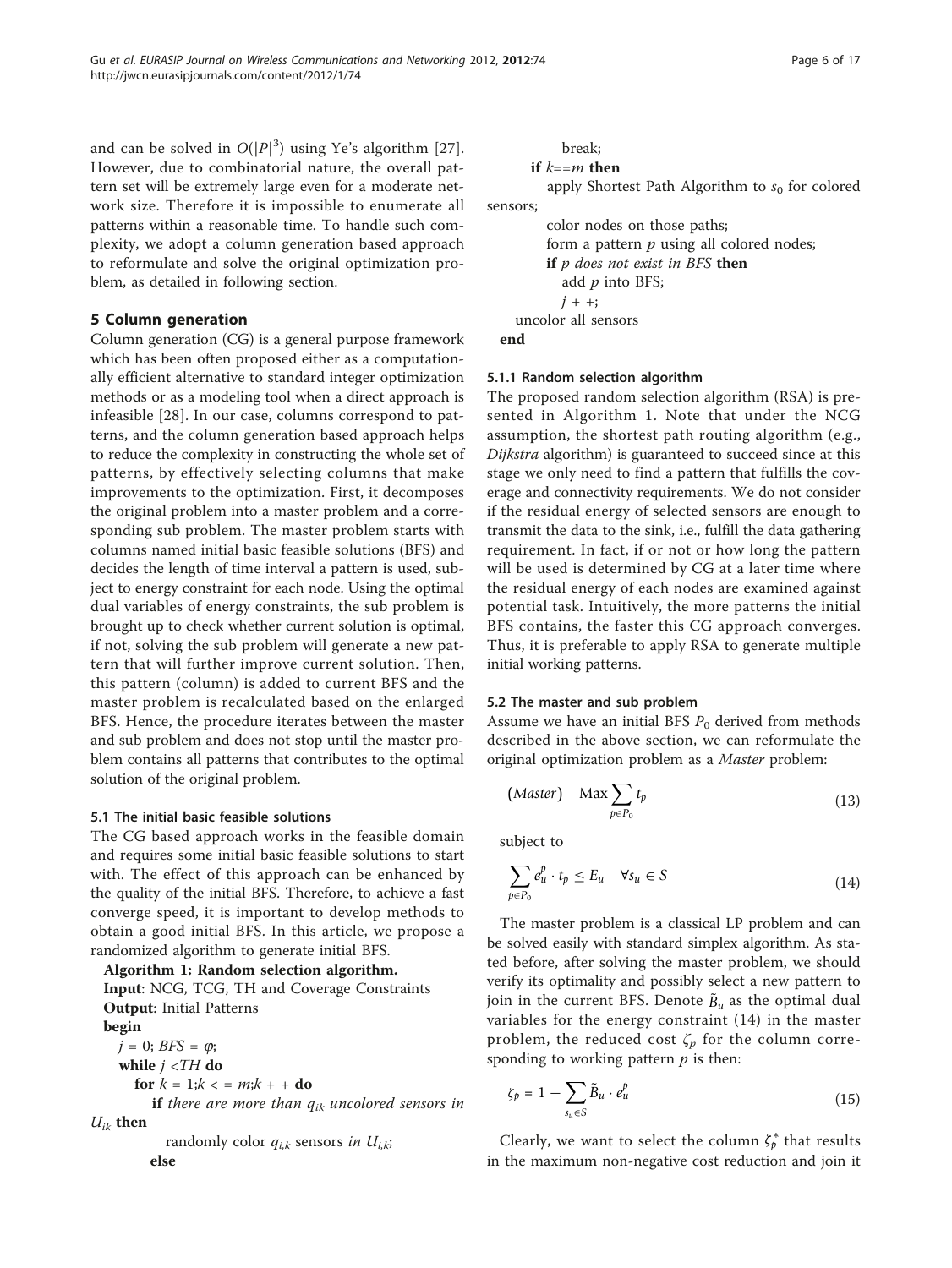into the current BFS, i.e.,  $P_0 = P_0 \cup \zeta_p^*$ , where  $\zeta_p^*$  is obtained by solving the Sub problem:

$$
(Sub) \quad Max(\zeta_p) \tag{16}
$$

subject to constraints in Equation (1) through (9).

If the solution to the subproblem results in a negative reduced cost, then the previous value from the master problem is already optimal to the original problem and CG procedure terminates. Otherwise, master problem is re-calculated with the new BFS, and the whole procedure is repeated.

Algorithm 2: CG approach with improved termination procedure.

Input: TH, H

begin

 $h = 1$ , count = 0,  $T_0 = 0$ ;

solve Master-problem with initial BFS, obtain  $T_1$ ,  $\tilde{B}_1$ ; while 1 do

if 
$$
(T_h - T_{h-1})/T_h \lt H
$$
 then  
count + +;  
if count >TH then  
return;

else

 $count = 0$ 

solve Sub-problem with  $\tilde{B}_h$ , generate a new column and calculate  $\zeta_{pi}$ ;

if  $\zeta_p < 0$  then

return;

 $h = h + 1$ ;

add resulting new column into BFS;

solve Master-problem with new BFS, obtain

 $B_{h+1}$ ,  $T_{h+1}$ ;

end

# 5.3 An example

As shown in Figure [1](#page-7-0), there are three homogenous sensors covering two targets. The coverage requirements of targets and initial energy of sensors are also listed in the figure. The only sink can directly communicate with all three sensors. For simplicity, we normalize energy consumption rate (per data unit) for sensing, transmitting to be 1, respectively, which seems reasonable according to fact sheets from [\[1](#page-16-0)].

We use CG to solve this example and the optimal lifetime (i.e., 50) has been found in 2 iterations. The details are concluded in Table [1](#page-7-0) and Figure [1](#page-7-0). First, RSA randomly generates the initial BFS containing pattern  $p_1$ . In iteration 1, lifetime achieved is 25 by the Master formulation, optimal dural variables  ${\bar{B}_1, \bar{B}_2, \bar{B}_3} = {0.00, 0.00, 0.50}$ , and the *Sub* problem tells us that the maximum reduced cost equals to 1.00 and the corresponding coverage pattern is  $p_2$ , which means that there is still some room for further improvement if we add  $p_2$  into current BFS. Therefore, in iteration 2, lifetime achieved by the Master formulation using both  $p_1$  and  $p_2$  is 50 and  ${\{\tilde{B}_1, \tilde{B}_2, \tilde{B}_3\}} = \{0.50, 0.00, 0.50\}$ . At this time, the Sub problem outputs 0.00 and validate the optimality of current solution.

# 5.4 Termination criteria

The convergence speed of CG based approach is a critical concern. According to observations through numerous experiments, in most cases, the termination criterion of negative reduced cost given by subproblem works efficiently; however in certain cases, the proposed approach will keep on iterating with a very small improvement in the objective function of the master problem. To speed up, we propose another termination criterion: monitor the improvement of each iteration, and if the improvement is marginal (e.g.,  $<$  1%) for consecutive TH times, terminate the CG procedure.

The CG based approach with improved termination procedure is presented in Figure [2](#page-8-0) where  $T<sub>h</sub>$  represents network lifetime achieved in hth iteration. In hth iteration, the improvement of network lifetime is calculated as  $T_h$  -  $T_{h-1}$ . If the ratio of this improvement over current lifetime  $T_h$  is smaller than a predefined margin  $H$ , e.g.,  $\frac{T_h - T_{h-1}}{T}$  $\frac{m-1}{T_h}$  < *H*, a counter *CT* is increased by 1; otherwise, it is reset to 0. When CT >TH, the whole CG procedure is terminated.

The inherent reason for using this improved termination criteria lies in the fact that if the CG algorithm has not been able to slightly improve the network lifetime for a long time, it is probably because the CG algorithm comes closely to the optimal solution. But due to the heavy-tailed phenomena [\[29,30](#page-16-0)], CG would need a quite long time to reach this optimal value. Therefore we can manually terminate it, in order to save computational time while maintaining a near optimal solution. In the following section, a case study will be given to demonstrate how this criteria works.

# 6 Numerical results

In this section, we evaluate the performance of the CG based approach, investigate the effectiveness of RSA, and study impact of different parameters (communication range TR and transmission energy consumption models, target sensing range  $SR$  and sensor number  $N$ ) on the network lifetime. We use Lingo 8.0 and VC6.0 in a personal computer with 3 GHz cpu and 1G memory. We performed extensive experiments, but due to space limit, we report only a few results here.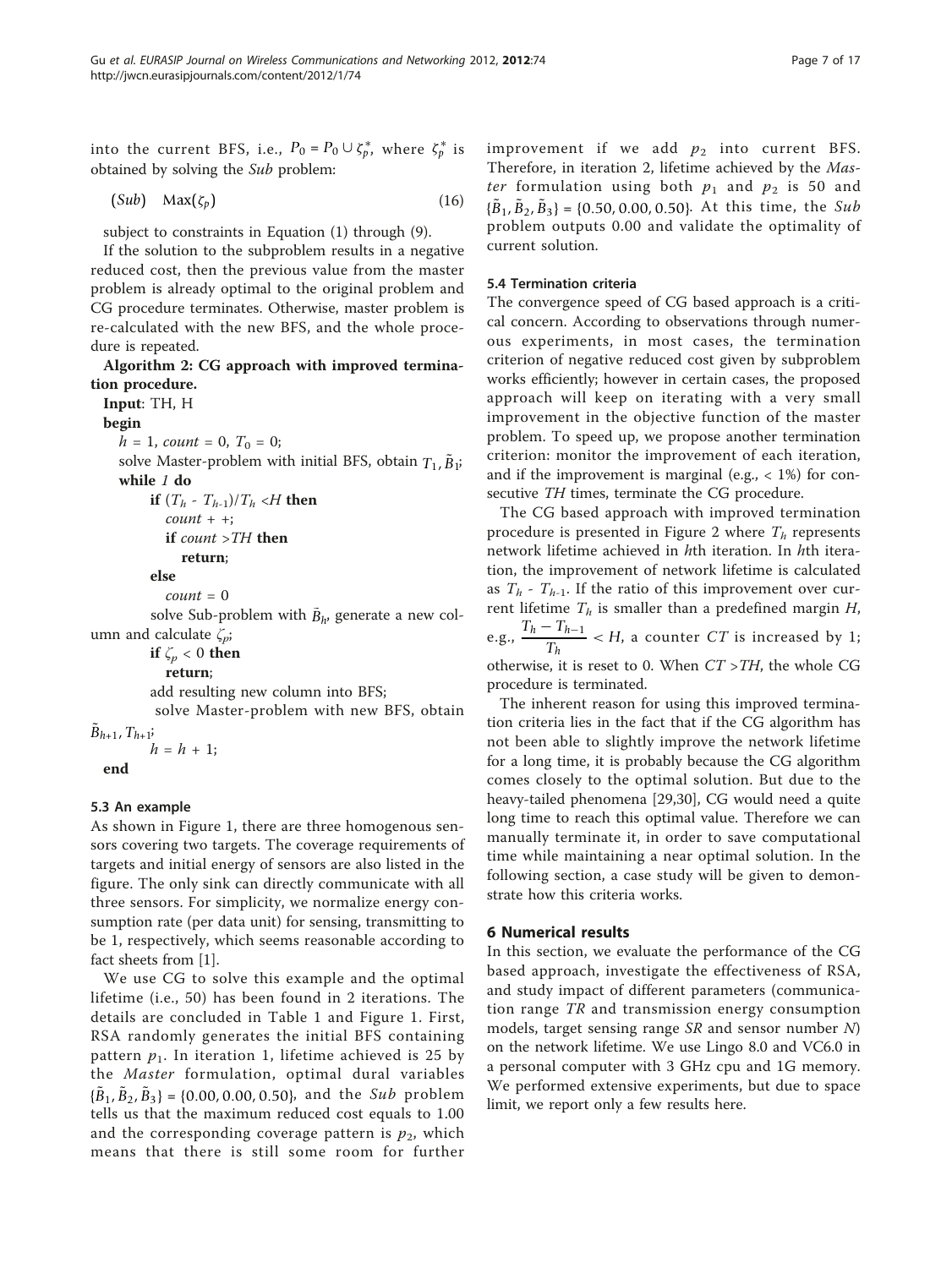<span id="page-7-0"></span>

# 6.1 Impact of parameters on the network lifetime

Assume that all targets and nodes are uniformly located in a  $100 \times 100$  area and the sink node is always deployed in the center. We randomly deploy 25 Type 1 and 25 Type 2 sensors to cover  $m = 3$  targets (their corresponding parameters are shown in Table [2\)](#page-8-0). The sensor node distribution and the resulting topology (both NCG and TCG) are illustrated in Figure [2.](#page-8-0) The setting is referred to as network setting 1 (NS1 for short) hereinafter.

To study the impacts of different parameters on the network lifetime, we vary one parameters at a time while fixing all others. We first examine the impact of sensor nodes' communication ranges on the network lifetime. We design another new network setting with communication range of Type 1 sensors in NS1 increased from 15 to 40 with an increment of 5. We use the communication model proposed in [[31\]](#page-16-0):  $E_t = E_0 \cdot d^{\alpha}$ which states that the energy consumed for transmission is proportional to  $d^{\alpha}$ , where d is the transmission distance and  $\alpha$  is the attenuation parameter (usually falls into the range 2 to 4). We normalize transmitting energy to 2 when the transmitting range is 20 for Type

1 sensors, thus we have  $E_0 = \frac{2}{20^{\alpha}}$ .

As shown in Figure [3](#page-9-0), the network lifetime increases with the increase of communication range at beginning. This is due to the fact that, with the increment of communication range, even though number of source nodes and the positions remain unchanged, the number of potential paths between those source nodes to sink node increased.

Table 1 Illustration of CG procedure

| <b>Iteration</b> | $\tilde{\phantom{a}}$ | $\tilde{\phantom{a}}$ | $\tilde{\phantom{a}}$<br>Dэ | Master | Sub |
|------------------|-----------------------|-----------------------|-----------------------------|--------|-----|
|                  | 0.00                  | 0.00                  | ገ.50                        | .00    | .00 |
|                  | 750                   | .00                   | 50                          | 50.00  | 0.0 |

Consequently, traffic load generated from a source node can be shared by a larger amount of candidate relay nodes, which leads to a reduced average energy consumption rate in patterns and a longer network lifetime. However, after a certain range (different  $\alpha$  corresponds to different range), the network lifetime decreases with the increase of communication range. The larger  $\alpha$ , the quicker the network lifetime decreases. The reason for this phenomenon lies in that, with the increase of communication range, the transmission energy cost per packet also grows quickly which causes energy consumption rate for nodes in patterns to increase. Therefore, after a certain range, such increased energy consumption per node will counteract the gains brought in by more candidate relay nodes. It is obvious that the larger  $\alpha$  is, the more energy consumption per node for the same transmission range increment. As a result, the network lifetime drops faster with a larger  $\alpha$ .

In the above experiments, we have assumed the flat transmission energy consumption model. That is, the same energy is used to transmit data no matter how faraway the next hop node is. The conclusion is that there exists an optimal trade-off between per-packet energy consumption and the more resulting potential data delivery paths when we increase the transmission range. However, as pointed out before, many sensors have the ability to change the transmission power levels. In this case, a sensor can choose a lower sending power when sending data to a nearer neighbor. Obviously, this will result in less energy consumption as compared with the flat model and may result in a significant improvement of the network lifetime. Noticing that some commercial sensors like Mote can adjust transmission power by selecting a radio mode from a set of pre-defined levels, we designed new experiments to evaluate the discrete transmission energy consumption model. We also study the effect of the continuous model which serves as an upper bound of the performance of discrete model.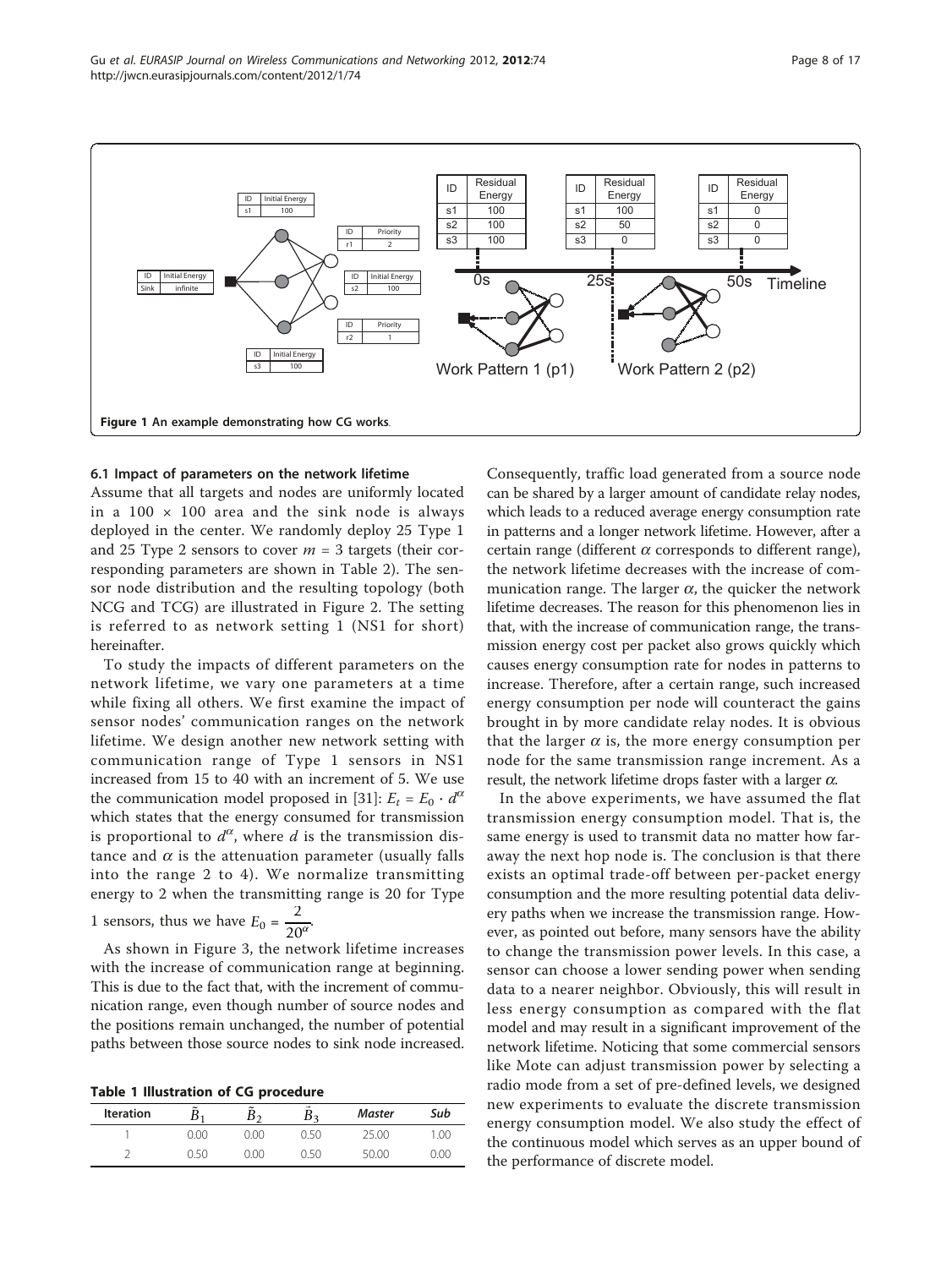<span id="page-8-0"></span>

In the new experiments, we set  $\alpha = 2$  and assume the transmission power can be adjusted on a granularity of 2 through 5. The results are shown in Figure [4.](#page-9-0) From the figure, we observe that when the transmission power is adjustable, it is always beneficial to use sensors with larger maximum transmission range, which is in sharp

| Table 2 Sensor parameters and target coverage |  |  |
|-----------------------------------------------|--|--|
| requirement in NS1                            |  |  |

| Qk    | $\theta_k$ |        |     |         |               |  |
|-------|------------|--------|-----|---------|---------------|--|
| (0,1) | (0,1)      |        |     |         |               |  |
| (1,1) | (1, 1)     |        |     |         |               |  |
| (1,0) | (1, 0)     |        |     |         |               |  |
| Ν     | $TR_i$     | $SR_i$ | E,  | $e_i^s$ | $e^r$         |  |
| 25    | 20         | 30     | 100 |         | 2             |  |
| 25    | 25         | 20     | 150 |         | $\mathcal{D}$ |  |
|       |            |        |     |         |               |  |

contrast to the flat model. As expected, a finer adjusting granularity leads to better results. Nevertheless, even only coarse adjusting granularity is allowed, which implies limited adjustable levels, significant network lifetime improvement can still be achieved and the resulting network lifetime is relatively very close to the optimal value given by the continuous model. The conclusion confirms the claims made in [[32](#page-16-0)].

To show how sensing range affects lifetime, we design a new network setting with sensing range of Type 1 sensor in NS1 increased from 25 to 50 with an increment of 5. We evaluate both the linear model  $e_s = e_0 \cdot d$  and the quadratic model  $e_s = e_1$ .  $d^2$  proposed in [\[18\]](#page-16-0).<sup>a</sup> We normalize sensing energy to 1 when the transmitting range is 30, so  $e_0 = \frac{1}{30}$ , and  $e_1 = \frac{1}{900}$ . In Figure [5](#page-10-0), as we can see, the network lifetime keeps increasing until the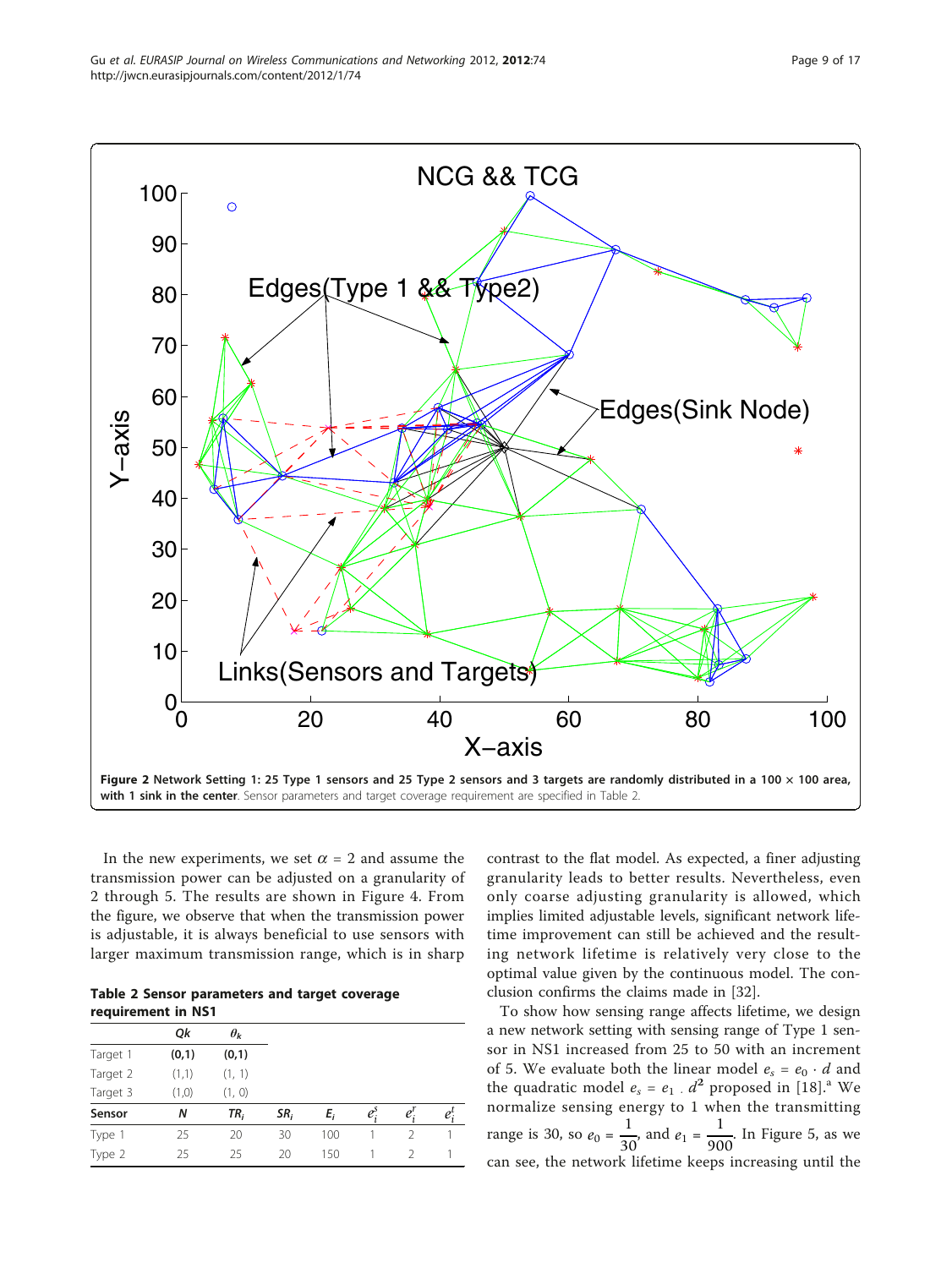<span id="page-9-0"></span>

sensing range reaches 30, after that, it decreases as the sensing range further increases. The reason why network lifetime increases is that, due to the greater sensing range, more sensors can be used to cover the targets, therefore more feasible working patterns can be generated and the sensing energy consumption for targets is spread over more source nodes. Consequently, smaller energy consumption rates in patterns can be achieved. This is the positive impact of increasing sensing range on the network lifetime. However, as the sensing energy cost also grows quickly with increasing sensing range, it bites away the positive impact and leads to the decrease of network lifetime when sensing range exceeds a certain value (happen to be 30 in our example). As expected, the network lifetime decreases faster with the quadratic model since for a fixed sensing range, sensing energy cost in the quadratic model is greater as compared to the linear model.

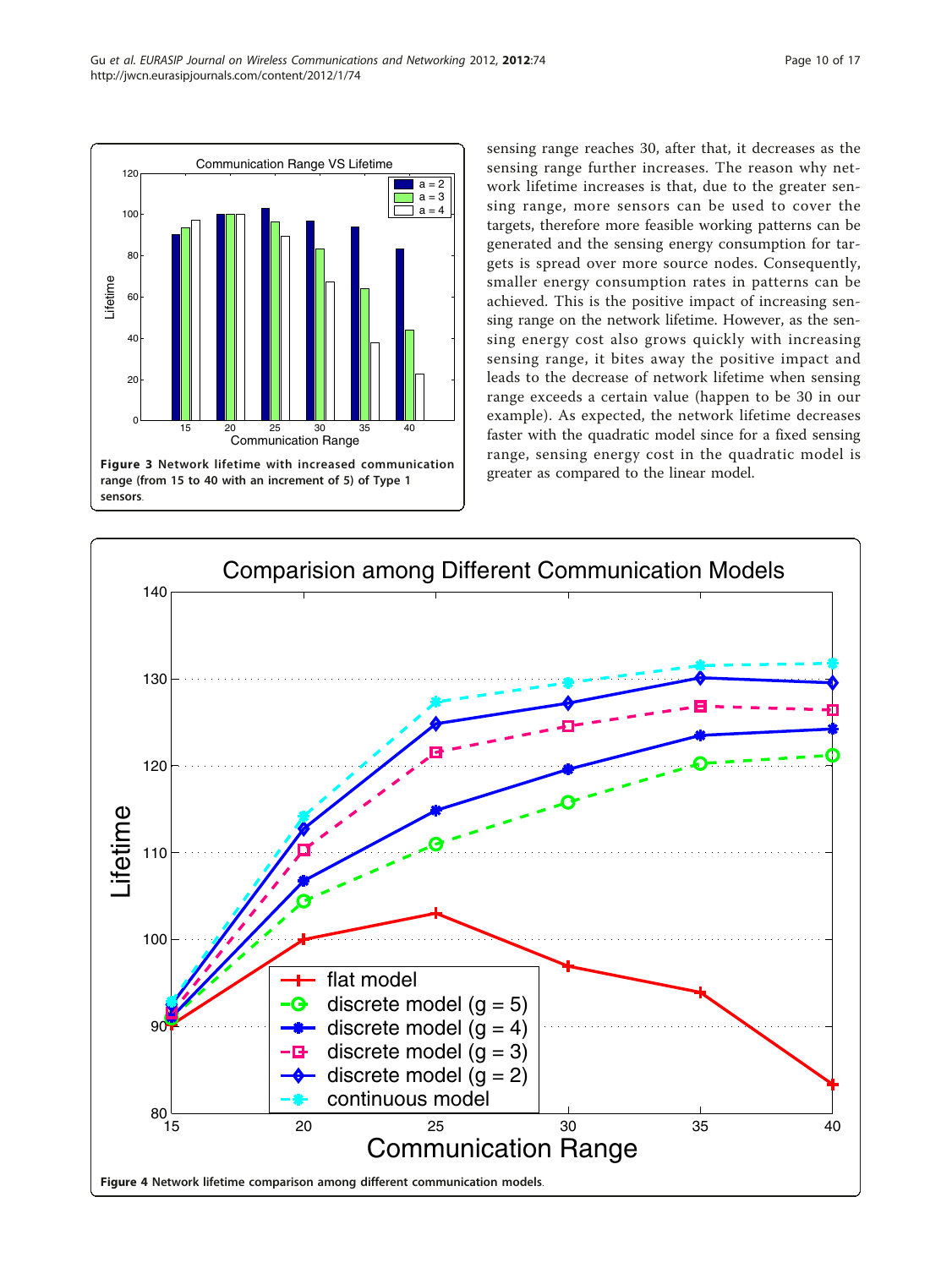<span id="page-10-0"></span>Figure 5 also indicates that only varying sensing range of sensors does not have a significant impact on lifetime. When the sensing range increases from 25 to 50, the network lifetime varies in a range of [95.5, 100]. This is also confirmed by other experiments. Generally speaking, the reason lies in that the bottlenecks in the network settings where sensors and targets are uniformly random distributed are sensors one-hop away from the sink node because these sensors are typically heavily loaded with relaying traffic. Recall that to relay a data packet, the node needs to receive and re-transmit the packet, which consumes much more energy than sensing. In Figure [6,](#page-11-0) we highlight what sensors are dead after the initial BFS expires in network setting NS1. Comparing to the the initial distribution of sensor nodes in Figure [2](#page-8-0), we can conclude that the bottleneck indeed lies in those sensor nodes within one-hop to the sink node since most of them drained out of energy. In comparison, only few sensor nodes around the target ran out of energy. Therefore, the spatial redundancy significantly reduces the possibilities that these sensors become the bottleneck.

The above finding provides insightful guidance if we want to deploy a wireless sensor network: we should deploy more sensors nodes around the sink node while providing certain level of spatial redundancy around targets. To provide more evidence, we compare the network lifetime produced by randomly adding sensors as neighbors of the sink node and targets, respectively, in network setting NS1. We measure the network lifetime when the number of newly added sensors varies from 1 to 5, with an increment of 1. The results are shown in Figure [7](#page-12-0). From the figure, we can see that adding sensors close to the sink node (to relay traffic) greatly contributes (almost 10% for each node added) to the network lifetime, as compared to adding more sensor

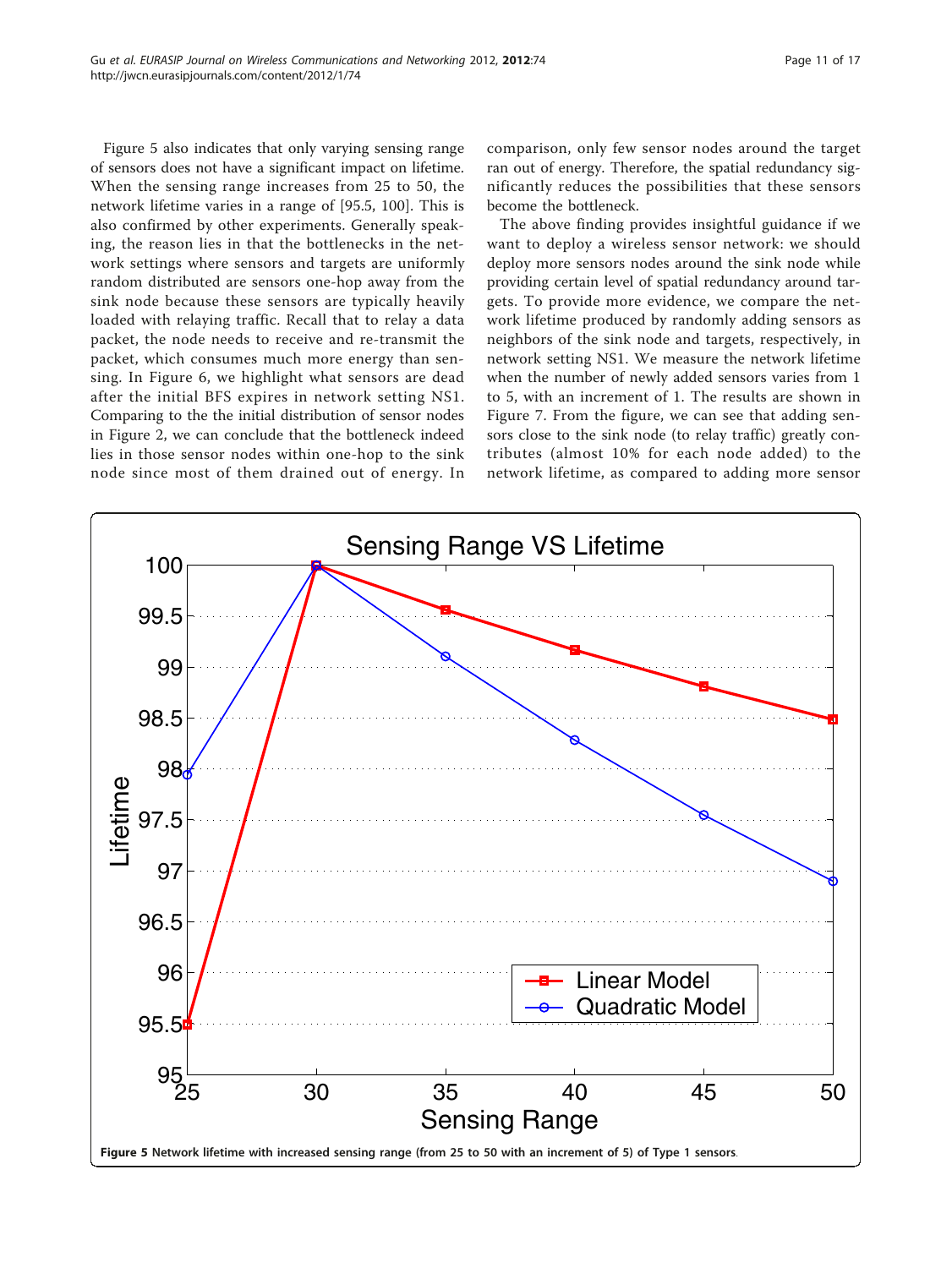<span id="page-11-0"></span>

nodes close to targets (to provide more coverage choices) where less than 1% increase of network lifetime results for each node added). The conclusion here actually confirms with the motivation of other studies such as exploiting mobile sinks to distribute the overall traffic load and prolong the network lifetime [[3\]](#page-16-0).

So far, we have changed only one parameter while keep the rest unvaried. But what if we can adjust both sensing range and communication range of sensors? We performed a new set of experiments that exhaustively explore the combinations of sensing range and communication range adjustments. The results are shown in Figure [8,](#page-12-0) where the sensing range varies from 25 to 50 with an increment of 5 (linear energy consumption model is chosen) and communication range varies from 15 to 40 with an increment of 5 (we set  $\alpha = 2$  in the model). We found that an optimal lifetime 104.5 is

achieved when the sensing and communication range are both set to 25, which corresponds to around 4% improvement. This further confirms the conclusion that the bottleneck in the wireless sensor network is usually in the data gathering part.

Finally, we want to point out that in all the experiments, we have changed parameters of Type 1 sensors only. We have done so deliberately, since in a heterogeneous sensor network, there are multiple type of sensors and not all of them are adjustable. Nevertheless, we can improve the network lifetime even with the limited control of the sensor networks. If more sensors have adjustable sensing and communication range, we can even further improve the network lifetime by using the same optimization technique. We design another set of experiments to demonstrate this where we perform no adjustment, adjust Type 1 sensors' communication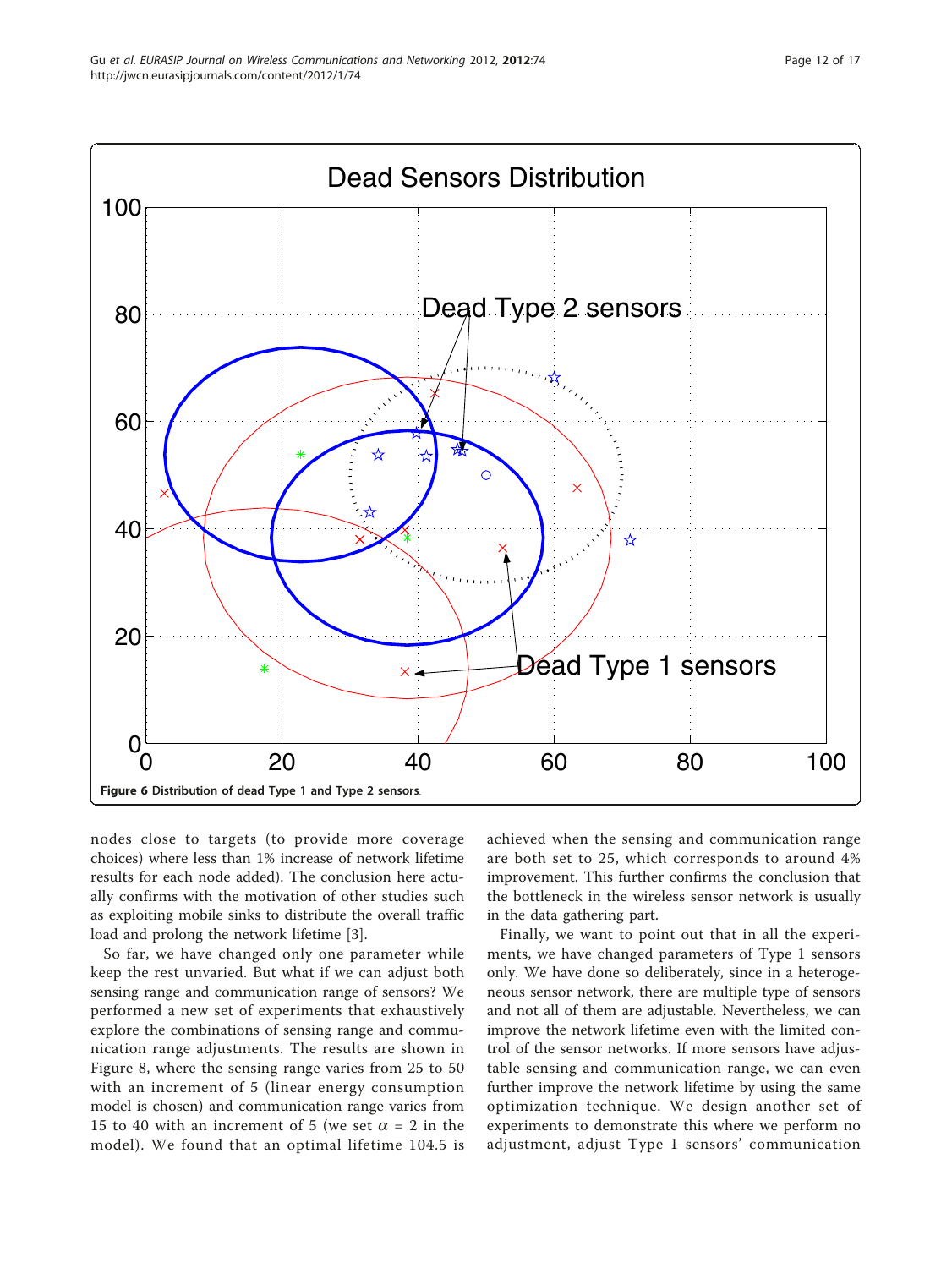<span id="page-12-0"></span>

ranges only, and adjust both types of sensors' communication ranges. For simplicity, we have assumed continuous transmission energy consumption model and the sensing ranges remain the same as in Network Setting 1. As shown in Figure [9](#page-13-0), their maximal achievable lifetimes are 100, 133.3, and 222.5, respectively.

# 6.2 Performance evaluation

Using the same parameters in the above experiments, we perform simulations to compare the following schemes:

1. The proposed CG-based approach.

2. Directly solving the Original optimization using LINGO. We set  $|P|$  as *n*. Since solving the *Original* optimization is time-consuming, we set a time bound of 30 min. If LINGO fails to output a result within the time bound, we would manually terminate the process and use the latest result as output.

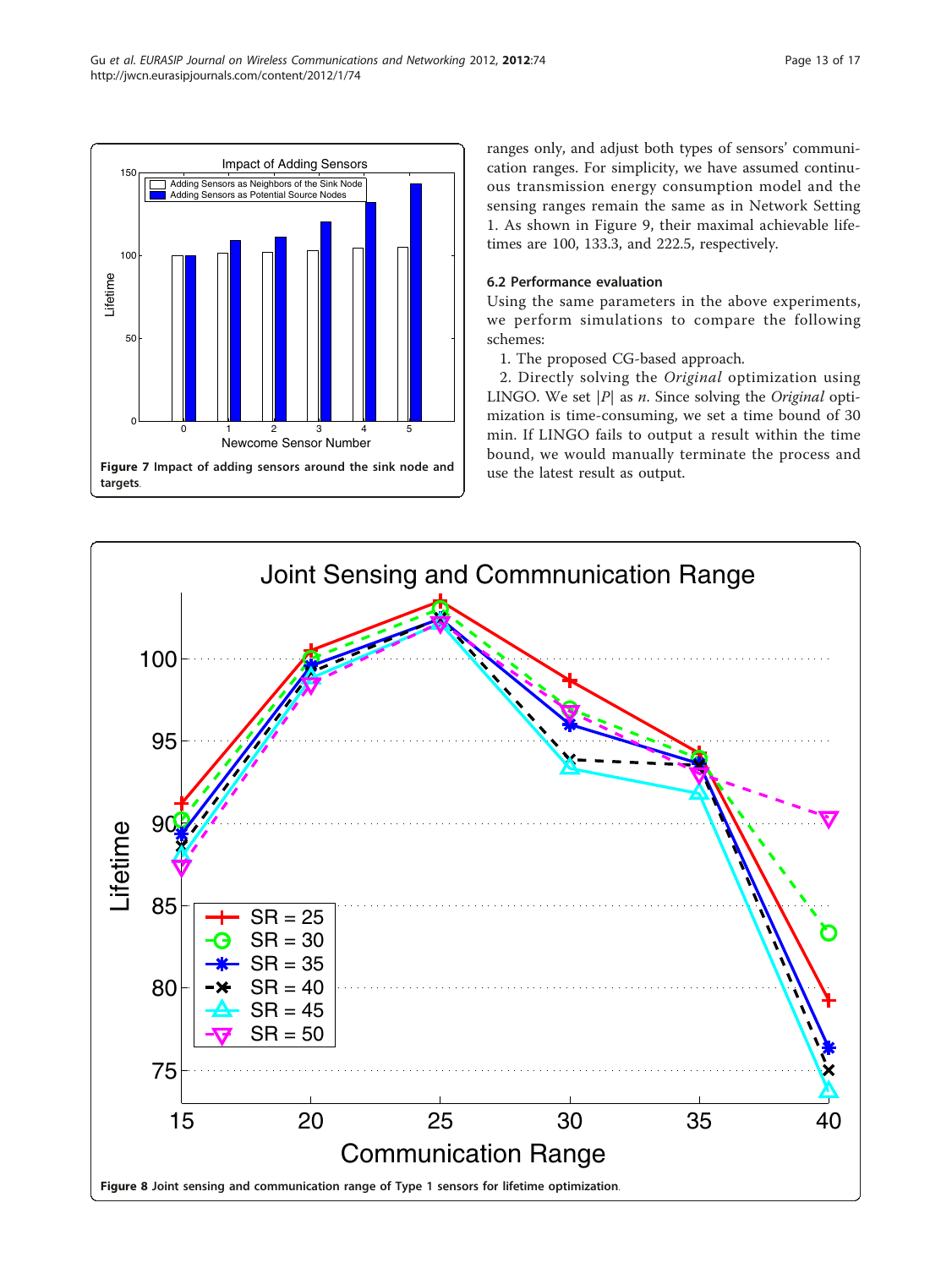<span id="page-13-0"></span>

3. The state-of-art heuristic algorithm proposed in [[33\]](#page-16-0). Since the network model in [[33\]](#page-16-0) is similar to ours, we extend this heuristic algorithm to handle the case of heterogenous WSNs. We use the shortest path algorithm for the routing from the sensors to the sink. The transmission load factor  $\alpha$  is set to 1, which means that a sensor needs to send out all sensed data without data aggregation.

We only use Type 1 sensors in the simulations and vary its number from 60 to 100 with an increment of 5 at each step. The number targets varies from 3 to 10. For convenience, we assume that targets have the same coverage requirements, i.e.,  $Q_k = (1)$ ,  $\theta_k = (1)$ . Both sensors and targets are randomly deployed in the area. Other parameters remain unchanged with the first experiment in the last subsection. For every combination of  $\langle n, m \rangle$ , we randomly generate 10 instances.

First, we fix the number to targets to 5 while varying the number of sensors from 60 to 100. We normalize the lifetime obtained by all three methods by our CGbased approach. Figure 10 shows the network lifetime comparison of the three algorithms. Our CG-based approaches consistently outperforms the other two. On average, our approach improve the lifetime by 29% compared to the state-of-art heuristic algorithm and by 65% compared to the MINLP-LINGO.

Figure [11](#page-14-0) shows the running time comparison of the three algorithms. In the case of most instances, LINGO needs a time that exceeds the bound and thus is manually terminated. Therefore its performance is the worst

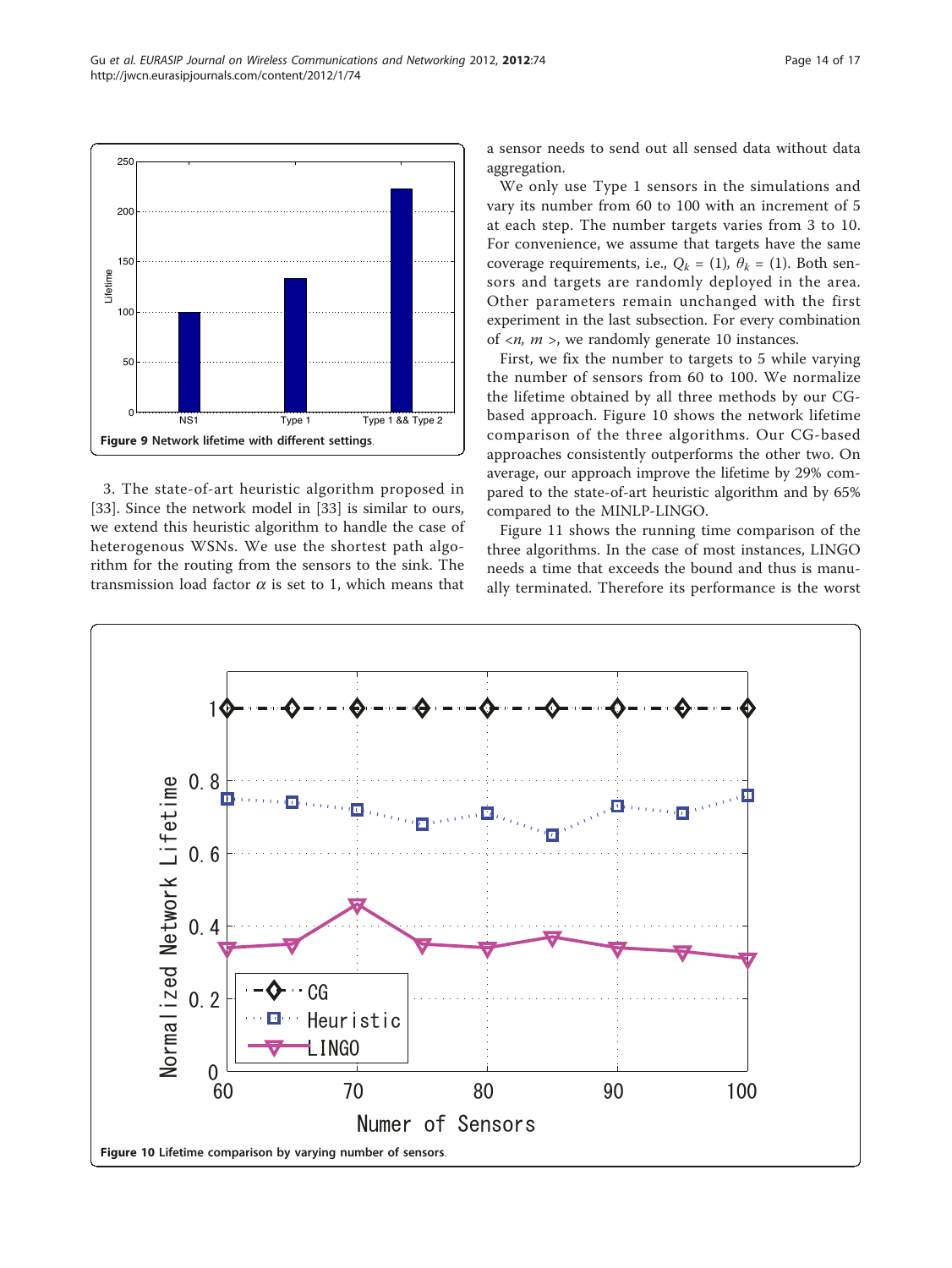<span id="page-14-0"></span>

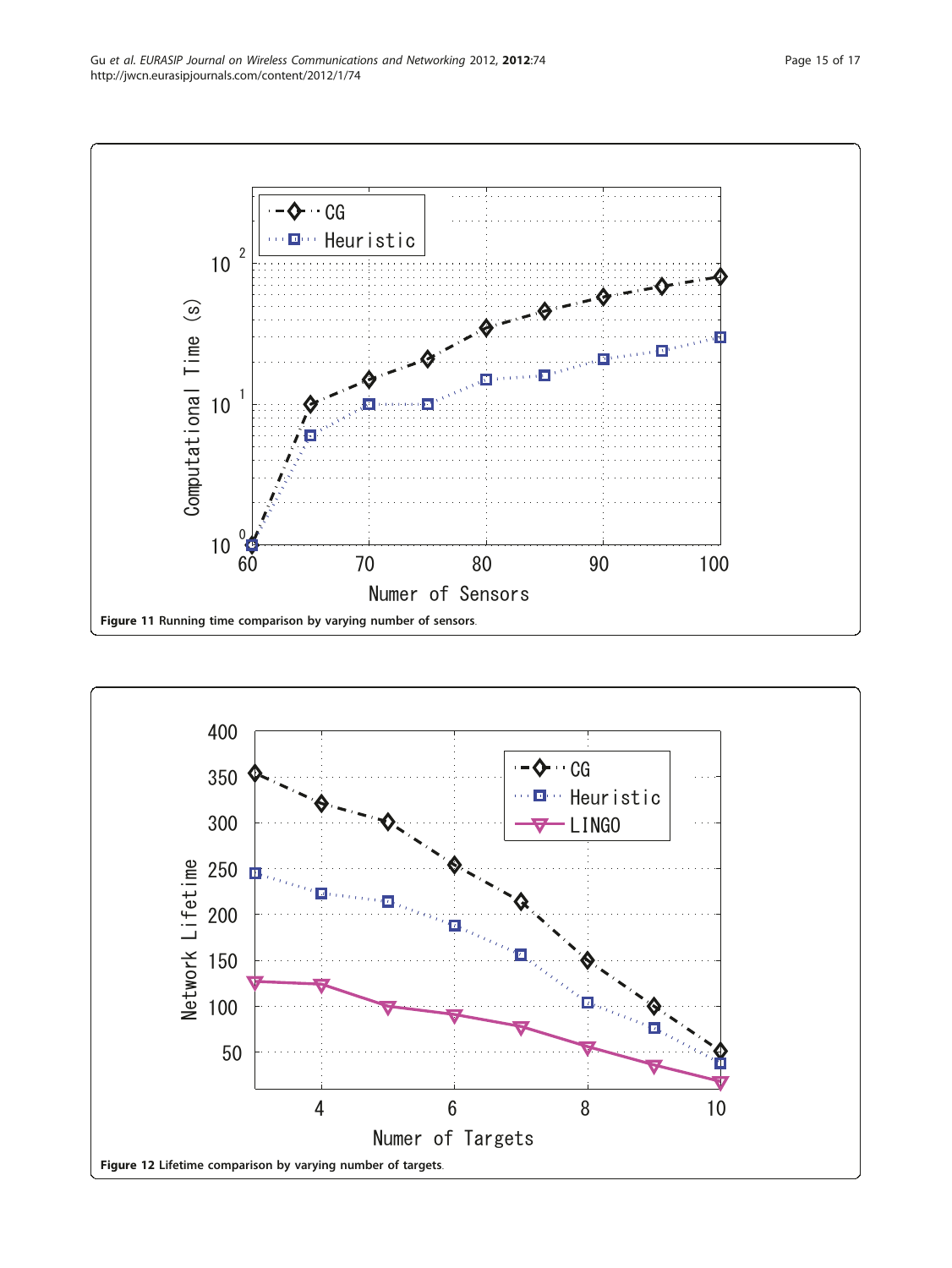in terms of both lifetime and running time. We exclude it from Figure [11.](#page-14-0) The running time of other algorithms increases with the number of sensors and the heuristic algorithm runs a little bit faster than our approach. Considering that our CG-based approach has the best performance in terms of the network lifetime, we argue that such price is quite reasonable.

Then, we fixed the number of sensors to 80 and varying the number of targets from 3 to 10. Figure [12](#page-14-0) shows the network lifetime comparison. Still our approach beats the others in terms of the network lifetime achieved. For the complexity, since LINGO still needs more than 30 min to converge, we omit it in the result. As shown in Figure 13, as the number of targets increases, the computational time of both our approach and the heuristic increases. However, the increment is limited compared to the same increment of sensors. This indicated that the complexity of solving this coverage problem is more determined by the number of sensors rather other the number of targets.

## 7 Conclusion

In this article, we addressed the problem of network lifetime optimization for such heterogeneous networks. It is motivated by real world heterogeneous surveillance sensor networks. We first specified the target *Q*-coverage requirement that reflects the different importance of targets and the data gathering requirement that are essential for the sensor network to be functional. Based on such requirements, we formally defined the network lifetime and formulated an optimization problem that captures both requirements simultaneously. We developed the notion of working patterns that can fulfill the requirements with generic transmission energy consumption model and variable communication ranges and sensing ranges, and adopted a column generation based approach to solve the problem where a column corresponds to a feasible working pattern, with initial working patterns being obtained through either a random selection algorithm. We performed extensive simulations to study the impact of various parameters and their corresponding models on the network lifetime. We found that the bottleneck is usually on the sensors around the sink node due to multi-hop relay in topologies with uniform random sensor node distribution, which provides insightful guidance for the sensor deployment, and that by enabling, even relatively coarsely, transmission